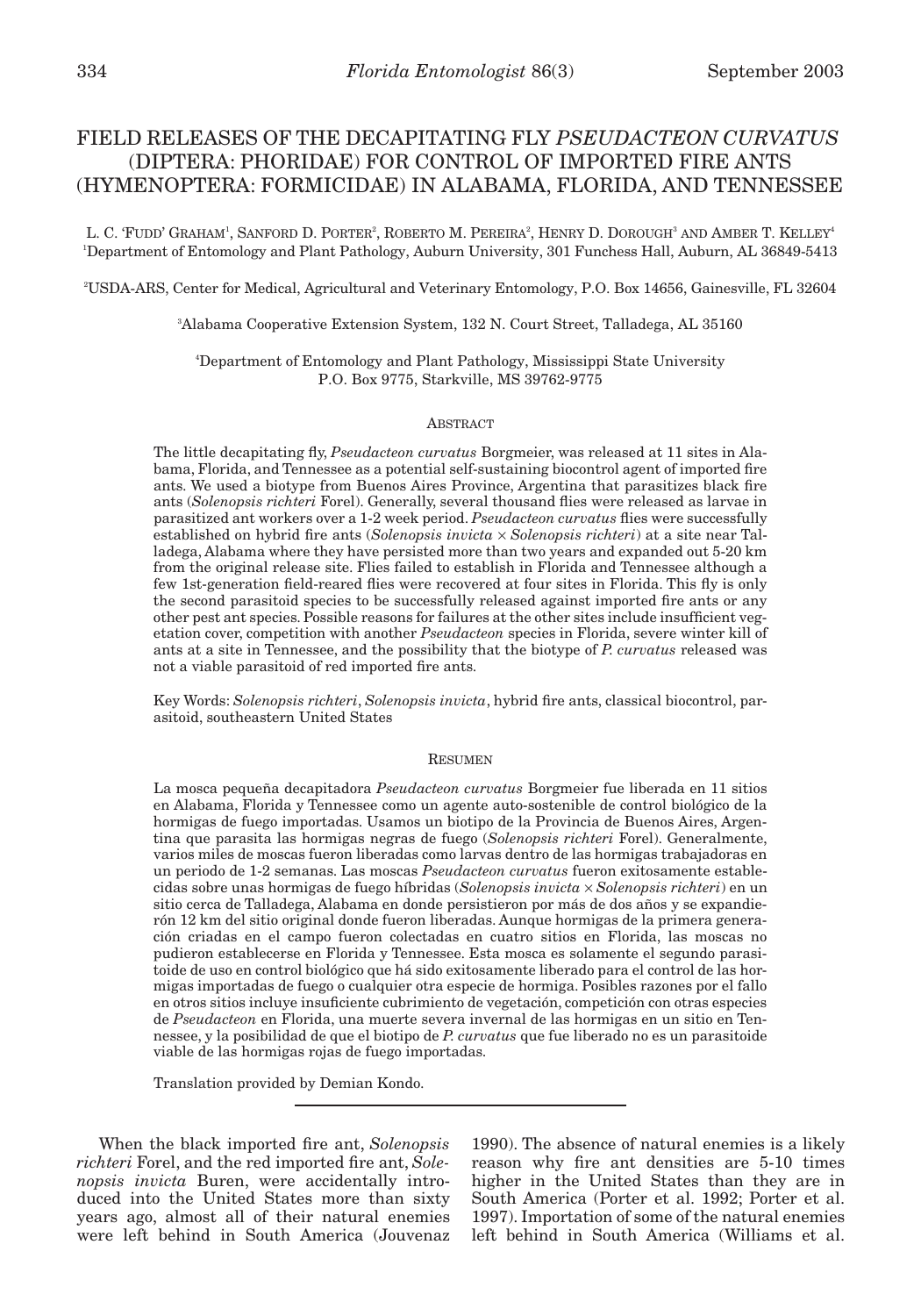2002) will hopefully tilt the ecological balance in favor of our native ants (Porter 1998b). If that happens, imported fire ant populations in the United States may decrease to levels similar to those in South America where fire ants are not considered a major problem.

Phorid flies in the genus *Pseudacteon* are one group of natural enemies that have shown some promise in the battle against fire ants (Porter 1998b; Folgarait & Gilbert 1999). One species, *Pseudacteon tricuspis* Borgmeier, is already permanently established in *S. invicta* populations around Gainesville, FL (Porter et al. 2003), five sites in Alabama (Graham et al. 2001), plus additional sites in at least six other states. *Pseudacteon curvatus* Borgmeier is a second species of particular interest. It has been reared in large enough numbers for inoculative releases (Vogt et al. 2003) and it attacks only small fire ants (Morrison et al. 1997). Consequently, it has the potential of greatly complementing the impacts of *P. tricuspis* which only attacks medium and medium-large fire ants (Morrison et al. 1999).

*Pseudacteon* flies are very host specific (Porter et al. 1995; Porter 1998a; Porter & Alonso 1999; Gilbert & Morrison 1997; Morrison & Gilbert 1999). *Pseudacteon curvatus* can complete development in several species of fire ants in Argentina (Fogarait et al. 2002) , but Porter (2000) showed that *P. curvatus* flies from south of Buenos Aires, Argentina were entirely specific to *Solenopsis* fire ants. Additional tests demonstrated that these flies could develop in native fire ants, but at a much lower rate than in imported fire ants (Porter 2000). However, Porter (2000) argued that *P. curvatus* are most likely to benefit native fire ants because these flies are a much greater threat to imported fire ants, which are the number one enemy of native fire ants. A series of host preference tests revealed that *P. curvatus* preferred *S. richteri* and hybrid fire ants when tested against *S. invicta* (Porter & Briano 2000). This preference for black fire ants was not surprising because the biotype of flies tested originally came from an area with black fire ants. However, it was interesting that parasitism rates were not significantly different among red, black and hybrid fire ants in no-choice parasitism tests (Porter & Briano 2000).

The objective of this study was to determine if *P. curvatus* could be successfully released as a biological control agent against imported fire ants in the United States. We were particularly interested in determining whether this fly could be established on populations of red imported fire ants, black imported fire ants and/or their hybrid. This information was especially important for Alabama and Tennessee. About half of Alabama is occupied by black and hybrid fire ants and Tennessee appears to be occupied mostly by either hybrid or black imported fire ants.

# MATERIALS AND METHODS

The *P. curvatus* flies used in this study were reared at the USDA-ARS laboratory in Gainesville, FL on red imported fire ants. They were collected from El Toro Ranch east of Las Flores, Buenos Aires Province, Argentina in March of 1997 (Porter 2000). Approximately 1000 parasitized *Solenopsis richteri* ants were originally imported into the Center for Medical, Agricultural and Veterinary Entomology (CMAVE) quarantine facilities in Gainesville, FL.

The flies were released from quarantine in the Fall of 1999 after S.D. Porter obtained permission from the State of Florida and a Finding Of No Significant Impact (FONSI) was issued by the USDA-ARS concerning possible negative impacts on the environment. The FONSI was issued after a select panel of scientists unanimously recommended release. Subsequently, the USF&WS, Region 4 was consulted about the release. State permits were also obtained for field releases in Alabama (K. Flanders) and Tennessee (R. M. Pereira).

## Alabama Site

The release site in Alabama was between Atlanta, GA and Birmingham, AL, approximately 3 km east of Talladega, AL (Table 1). Ants at this site were hybrids of *S. invicta* and *S. richteri* as determined by their dark color and cuticular hydrocarbon pattern (Vander Meer et al. 1985). The release site was a 3.6 ha triangular cattle pasture with tall grass and areas of woody shrubs and brambles surrounded on respective sides by a pine forest, a county road, and a small stream. The site gradually sloped down from a welldrained corner to swampy area near the stream.

Mounds at the release site were individually marked with numbered flags. Because cattle tend to pull up flags, a circle was painted on the ground surrounding the mound and a number was painted near the mound. Approximately five grams of workers were collected from each mound and placed into tightly sealed, vented, plastic containers labeled to correspond with the mound numbers. The containers with workers inside were placed into cloth containment bags inside a styrofoam cooler with an ice pack and shipped overnight to the ARS lab in Gainesville, FL on the same day that the ants were collected. Workers were collected from 13 mounds on 8 May 2000, 6 mounds on 10 May, 6 mounds on 17 May, and 13 mounds on 23 May, for a total of 38 mounds over a 15-day period.

Upon receipt in Gainesville, the workers were removed from the containers and allowed to crawl through a number 20 sieve to remove workers too large to be parasitized. One or more groups of 1.0 g of workers were weighed from each colony and each was added to about 1.0 g of brood. Brood was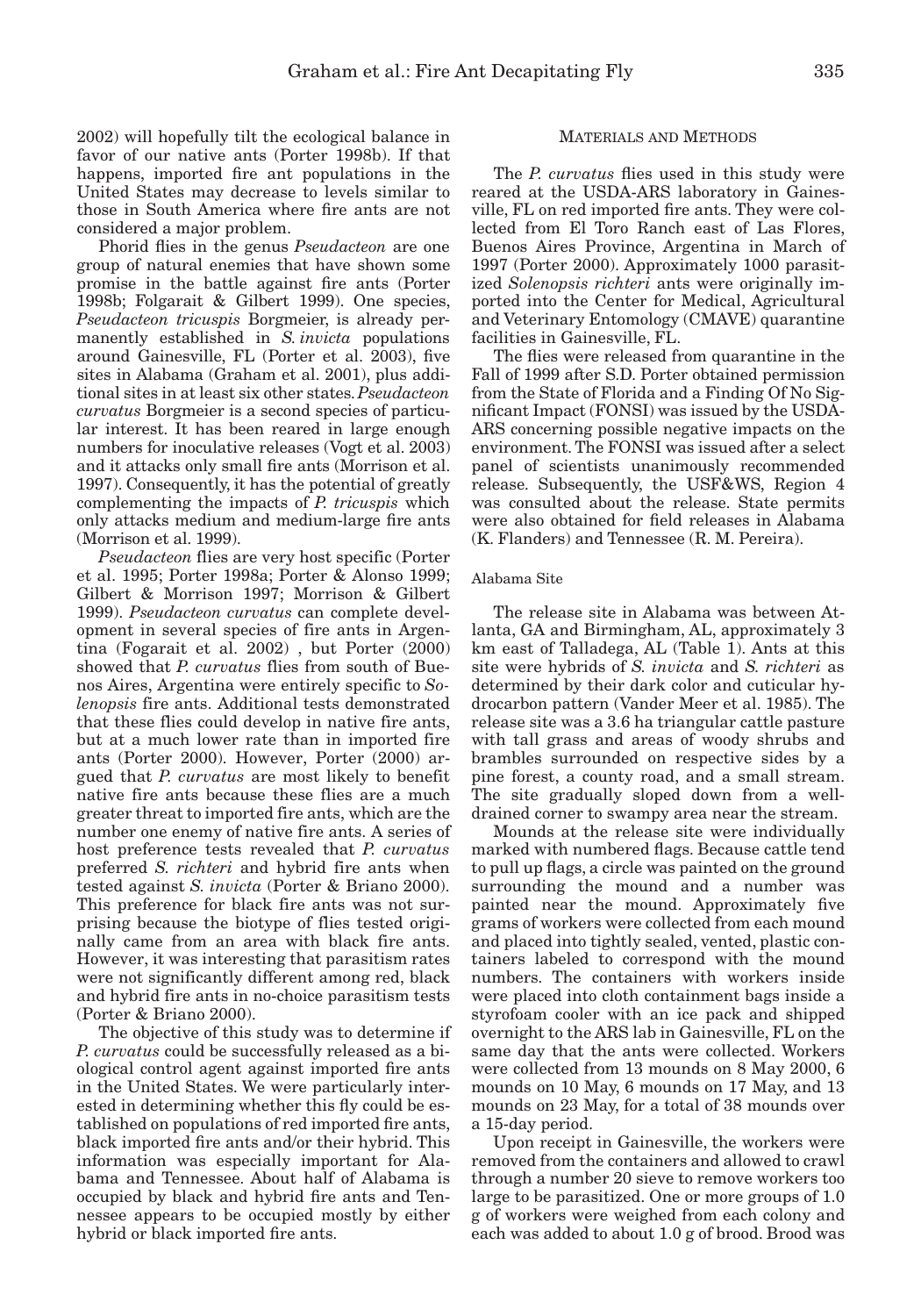TABLE 1. RELEASES OF THE DECAPITATING FLY *PSEUDACTEON CURVATUS* AT SITES IN ALABAMA, FLORIDA, AND TEN-NESSEE.

| Site (release dates <sup>1</sup> )                                                                                                                                                                                                                             | Parasitized <sup>2</sup><br>workers                       | Colonies used <sup>3</sup><br>$(Gvnv^4)$                                                                                                 | Site description                                                                                                                                                                                                                          |
|----------------------------------------------------------------------------------------------------------------------------------------------------------------------------------------------------------------------------------------------------------------|-----------------------------------------------------------|------------------------------------------------------------------------------------------------------------------------------------------|-------------------------------------------------------------------------------------------------------------------------------------------------------------------------------------------------------------------------------------------|
| Alabama<br>Talladega (13-28 May 2000)                                                                                                                                                                                                                          | 2000                                                      |                                                                                                                                          | 38 HIFA (mono) Pasture with tall grass, well drained to wet                                                                                                                                                                               |
| Florida<br>CMAVE (17-31 Jan 2000)<br>Hogtown Cr. (2-14 Feb 2000)<br>Sanders Farm (16-28 Feb 2000)<br>Morrill Farm $(1-13$ Mar $2000)$<br>UF Gardens $(5-23$ May $2001)$<br>Natural Area $(\sim 10-24 \text{ Aug } 2001)$<br>UF Beef Res. Unit (7-14 Sept 2001) | 5000<br>6000<br>7000<br>7000<br>$1100^5$<br>>6000<br>1800 | 14 RIFA (both)<br>18 RIFA (mono)<br>17 RIFA (mono)<br>17 RIFA (mono)<br>$\sim$ 25 RIFA (poly)<br>$\sim$ 35 RIFA (poly)<br>25 RIFA (poly) | Around marshy retention pond<br>Power line right of way<br>Suburban horse and cattle pasture<br>Cattle pasture with trees and pond<br>Roadside and drying sinkhole pond<br>Lawn and around large retention pond<br>Edge of cattle pasture |
| Tennessee<br>Ball Farm, Cleveland (15-29 Apr 2000)<br>Ames Plantation (31 May-20 Jun 2000)<br>Madisonville (26 Sep-11 Oct 2000)                                                                                                                                | 4500<br>~1000<br>~1000                                    | 35 HIFA (mono)<br>27 BIFA (mono)<br>23 HIFA (mono)                                                                                       | Hilly cattle pasture, well drained, rocky<br>Cattle pasture in woods with pond<br>Edge of large corn/pasture rotation                                                                                                                     |

1 Dates during which parasitized ants were released back into their colonies; these dates are 3-7 days after the ants were collected. 2 Approximate number of parasitized workers released, estimated from the number of flies produced from red imported fire ant workers that were retained to maintain colony production.

3 The number and kind of fire ant colonies at each site that were used for releases; RIFA = Red Imported Fire Ant (*Solenopsis invicta*), HIFA = Hybrid Imported Fire Ant (Red × Black fire ants), BIFA = Black Imported Fire Ant (*Solenopsis richteri*)

4 "Gyny" indicates whether colonies at the release site were monogyne (mono) with a single queen or polygyne (poly) with multiple functional queens.

5 Adult flies were released at this site.

obtained from hybrid fire ant colonies in the laboratory that had been collected several months earlier just south of Chattanooga TN. The presence of sufficient brood is critical, because without it, the workers 'freeze' during fly attacks, making it difficult for the flies to parasitize large numbers of workers.

The groups of workers and brood were placed into large automatic attack boxes similar to the improved version described by Vogt et al. (2003) where they were exposed to attacks by *P. curvatus* flies for 2-3 days. The newly parasitized workers were collected and most of the brood was removed with sorting sheets (Banks et al. 1981) before the workers were repackaged and shipped overnight to Talladega County, AL for release. Within 24 hours of receipt, these workers were released into the same mound from which they were originally removed. This was done by placing the opened plastic shipping container near the side of the mound that had been disturbed sufficiently to cause workers to emerge. Generally, the parasitized workers were recruited back into the mound in 10-20 min. When conditions were hot and sunny, ants were shaded until the ants rejoined their nestmates inside the mound. On one occasion, we were unable to locate a nest for release of the parasitized workers. Release was attempted in a nearby mound under the assumption that the mound had relocated, but the workers were observed to fight, indicating that it was not the original colony. Most of the workers released into this mound were assumed to have perished.

The weather conditions during the release and throughout the summer were hot and dry. The summer of 2000 was the second summer of a twoyear drought in the area. From May until August, mean daily maximum air temperatures averaged 32.1°C and mean daily maximum 10-cm soil temperatures averaged 26.7°C. Total rainfall during these months was only 153 mm compared to 436 mm under normal weather conditions.

Sampling for *P. curvatus* was conducted by disturbing 5-8 mounds in the release area. Several dozen workers from the disturbed mounds were crushed in the disturbed area of the mound in order to attract the flies more quickly. Mounds were observed for up to one hour for the appearance of phorid flies.

## Florida Sites

*Pseudacteon curvatus* flies were released at four sites around Gainesville, FL in the spring of 2000 and another three sites in the spring and fall of 2001 (Table 1). Approximately 2-7 thousand parasitized ants were released at 6 of the sites over a 1-2 week period. Collection and handling procedures at those six sites were similar to methods described above except that ants did not need to be shipped back and forth. We were able to return them to their colonies within 3-4 days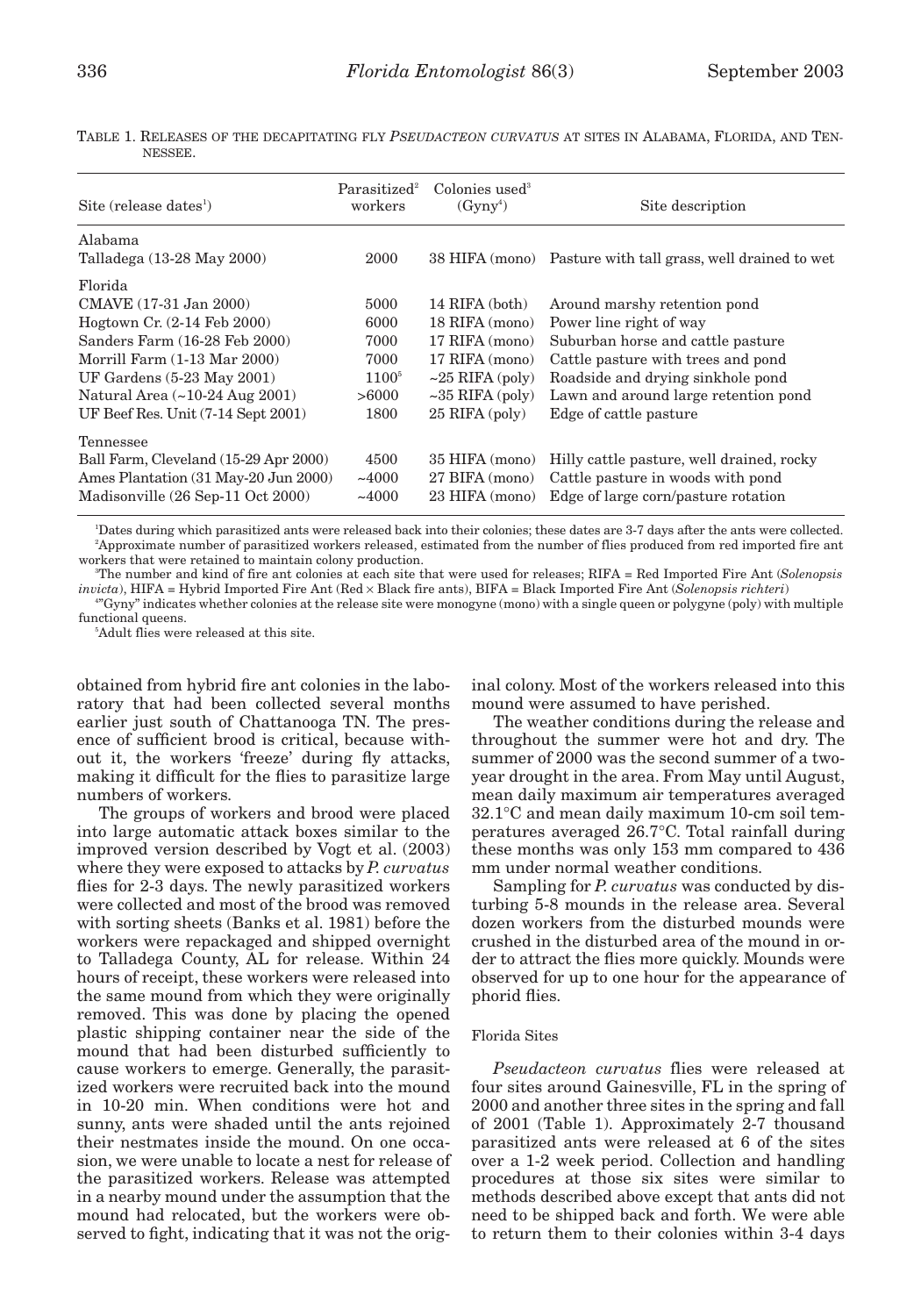rather than 6-8 days. The other difference is that we were usually able to collect enough brood along with the workers so that we did not need to use brood from other colonies. Adult flies were released over disturbed mounds at the UF Garden site using protocols similar to those described for *P. tricuspis* (Porter et al. 2003).

We chose to release parasitized fire ant workers at most of the sites rather than adult *P. curvatus* (Porter et al. 2003) because we were able to collect sufficient numbers of minor workers without unduly disturbing the mounds and thus, eliminated several hours of release time in the field each day. More importantly, several trials with adult flies, including the release at the UF Garden site, were not particularly successful. Most of the flies tended to drift away from disturbed mounds rather rapidly so we were only able to maintain fly activity at disturbed mounds for 20-30 min rather than the 90-120 min normal for *P. tricuspis*.

# Tennessee Sites

*Pseudacteon curvatus* flies were released at three sites in Tennessee. The westernmost site, at the Ames Plantation in Fayette and Hardeman counties, was infested with black imported fire ants. The two other sites in east Tennessee, one near Cleveland in Bradley Co. and the other near Madisonville in Monroe Co., were both infested with hybrid fire ants (Table 1). All sites consisted of pastures bordered by woods and a creek or pond. Approximately 4-5 thousand parasitized ants were released at each site over a 2-3 week period. Collection and handling procedures at these sites were similar to methods described above for the Alabama site.

#### **RESULTS**

# Alabama Site

The search for field-reared *P. curvatus* flies was initiated on June 9, 2000, about 30 days after the first flies were parasitized in the lab. Subsequent visits were made to the site on June 13, 15, 20 and 27 and July 5, 10, 11, 14, and 18, but no flies were observed on any of these trips. All visits to the site were made in the afternoon between 1300 and 1500 hours, except for June 9 when the site was visited at 1000 hours. Observations were conducted for up to one hour. The site was not visited again until August 14 when the first fieldreared flies were observed and collected (5 total, 3 collected). These flies were positively identified as *P. curvatus*. Flies were observed at the site again on August 28 and September 14 and 27. Flies were numerous at most mounds disturbed during the September observations.

In 2001, flies were first observed on May 4, approximately one year after they were first released (5 flies over 2 mounds). Flies were sighted again on May 7. Sites were visited on May 10 and 24, but flies were not found again until July 5 (3 flies over 1 mound).

On August 16, phorid flies were located at 8 of 12 mounds sampled at the release site. Flies were also found at 5 of 8 mounds about 0.5 km north of the release site and 2 of 10 mounds 1.1 km north. No flies were found 0.3 and 0.5 km further north. Flies were not found at sites 0.2, 0.8 and 1.6 km to the south of the release site.

In July, 2002, flies were numerous at the release site. On July 15, flies were located 3.4 km north of the release site. Sites 3.6 and 4.0 km north of the release were searched, and no flies were found. However, flies were found at these two sites on July 17, but not at sites 6.3 and 7.2 km north of the release. By July 25, the flies were found 11.2 miles north at the Talladega Superspeedway. Flies were located 4.8 km south of the release on July 16, but were not found 5.6 or 7.9 km south of the release. Sites 7.9 and 8.0 km south of the release were devoid of flies on August 5 and September 4. On July 17, flies were found 9.0 km southeast of the release on the edge of the Talladega National Forest and may have spread further in this direction. Gates across the forest roads were locked and we were not able to gain access to search further. One site 7.4 km westsouthwest of the release did not have any flies present on this date. Flies were located 19.3 km northeast of the on July 18, but were not seen 21.2 or 21.7 km northeast of the release. Temperatures when flies were active ranged from 26.7°C to 36.6°C and activity was observed from 800 hours until 1600 hours.

#### Florida and Tennessee Sites

We were able to find several 1st-generation field-reared flies at 4 of 7 Florida sites. However, no additional flies were found in subsequent sample dates even though several of these sites were sampled repeatedly for up to 2 years after the initial releases. In Tennessee, no flies were recovered from the field at all. Almost all of the hybrid fire ant colonies at the Madisonville site were killed over the winter due to record low temperatures in November and December of 2000. This record cold may also have been responsible for the failures at the other two sites.

#### **DISCUSSION**

The field release of *P. curvatus* flies in Alabama, where the *Solenopsis* hybrid is the prevalent species, was successful. The flies were released during the second summer of a two-year drought and survived the coldest November and December on record in Alabama. Despite these harsh environmental conditions, *P. curvatus* flies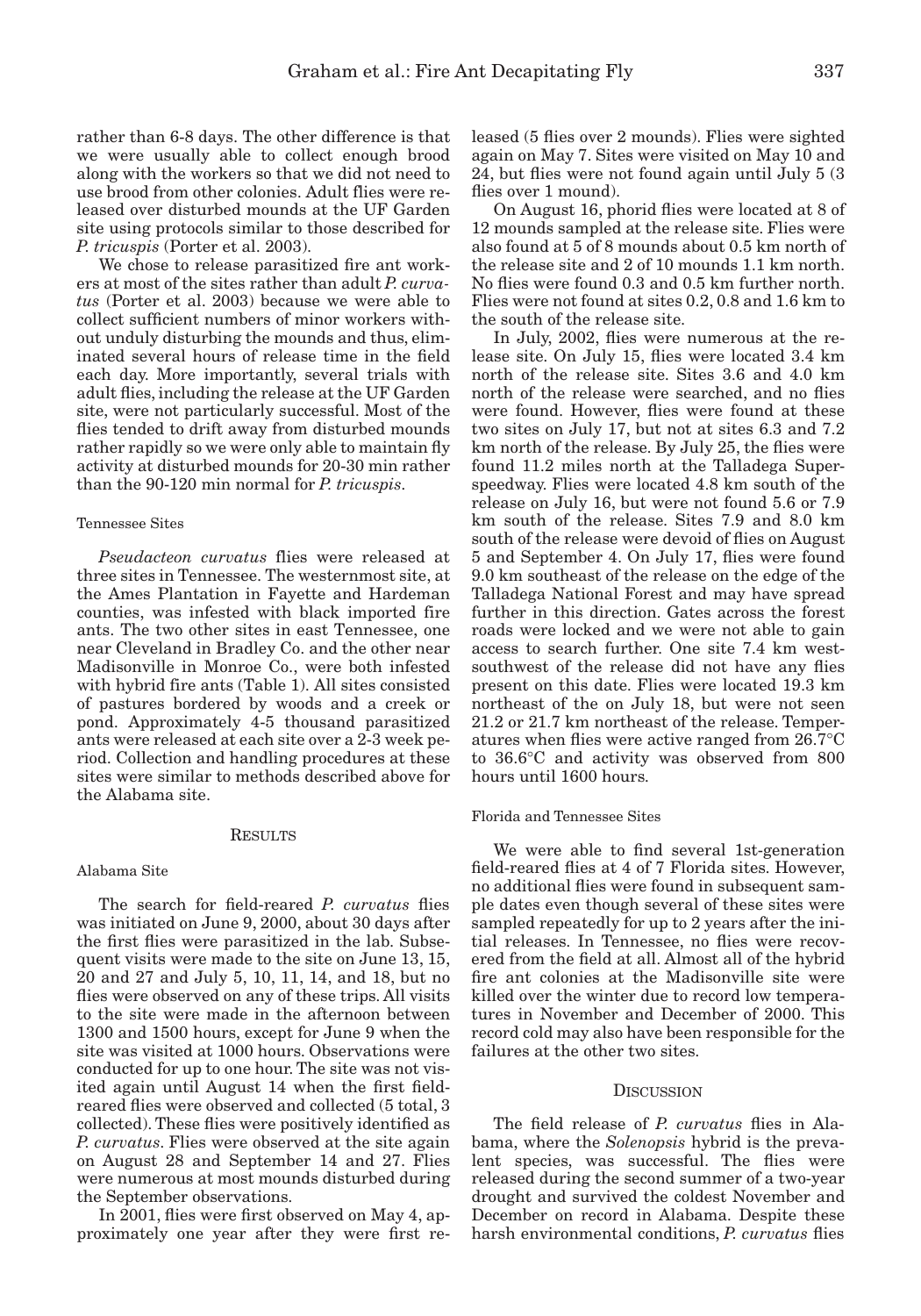not only survived but spread to 19.3 km northeast and 9.0 km southeast of the release site. This is the first successful establishment of *P. curvatus* in the United States and only the second successful establishment of a self-sustaining parasitoid species against fire ants (Porter et al. 2002).

Releases of *P. curvatus* in Florida and Tennessee were not successful. The reasons for these failures are not certain, but the success rate  $(1/11)$ was much lower than that experienced for *P. tricuspis* in Florida (Porter et al. 2003) and other states (Graham et al. 2001). A likely possibility *P. curvatus* did not establish at the Florida sites is that the fly biotype released was not viable on red imported fire ant populations in Florida because this biotype was adapted to black fire ants in the Buenos Aires region of Argentina where they were originally collected. Laboratory tests showed this fly biotype had a strong preference for black and hybrid fire ants even though they were able to be reared about as well on red fire ants as blacks and hybrids (Porter & Briano 2000). Perhaps in the field, this biotype was unable to locate red imported fire ants in Florida as well as it did hybrids in Alabama. In other words, this biotype may have been functionally too host specific in the field to succeed on red imported fire ants even though it is much less specific with *Solenopsis* species in the laboratory (Porter 2000) than *P. tricuspis* (Gilbert & Morrison 1997; Porter & Alonso 1999). Nevertheless, recapture of several 1st-generation field-reared flies in Florida demonstrated that at least some flies were capable of host location in the field.

Competition with *P. tricuspis* flies already at the Florida sites (Porter et al. 2003) could also have been a factor. However, *P. curvatus* parasitizes smaller ants than *P. tricuspis*. The three sites in Tennessee with hybrid and black fire ants also failed. Heavy winter kill of almost all of the hybrid fire ant colonies likely explains the failure at the Madisonville, TN site. Although no flies had been recovered prior to November 2000, the record cold temperatures may have contributed to failures at the other two sites.

It is also possible that the release techniques used for *P. curvatus* need improvement. Perhaps releasing large numbers of adult flies would be better than releasing parasitized workers, even though *P. curvatus* flies do not stay over disturbed mounds as long as *P. tricuspis* flies do. Curiously, fewer parasitized workers were released at the successful Talladega site than were released at most of the unsuccessful sites. The successful release site near Talladega, AL had areas of very dense waist-high grass and areas of damp soil. The other release sites may have been too hot and exposed for this *Pseudacteon* species.

Apparently, *P. curvatus* is capable of expanding out of its release site at rates similar to the 10-30 km/yr that has been reported for *P. tricuspis* in Florida (Porter et al. 2003). However, impacts of *P. curvatus* on fire ant populations are still unknown. This will be monitored as flies expand out of the successful release site near Talladega, Alabama.

A release of *P. curvatus* was conducted in Mississippi in spring of 2002 and by spring 2003, flies were recovered about 2 km from the release site (Vogt & Street 2003; pers. comm.). *Pseudacteon curvatus* was also released at four sites in Alabama and two sites in Tennessee late summer of 2002 and spring 2003. Flies have been recovered from one site in Alabama and one site in Tennessee (pers. comm.).

Another biotype of *P. curvatus* collected while attacking *S. invicta* in northern Argentina (near Formosa) is currently being reared and evaluated at the USDA-ARS quarantine facility in Gainesville, FL. Hopefully, this new biotype of *P. curvatus* will be more successful on red imported fire ants in Florida than the Buenos Aires biotype.

## ACKNOWLEDGMENTS

F. G., H. D., and A. K. were funded by grants from the Alabama Department of Agriculture and Industries. Juan Briano (USDA-ARS, SABCL) and David Williams (USDA-ARS, CMAVE) located the site near Las Flores, Argentina where the *P. curvatus* flies were originally collected. Juan Briano and Lloyd Morrison (Univ. Texas, Austin) assisted S. D. Porter in collecting flies at this site and Juan Briano shipped them back to the U.S. R. K. Vander Meer (USDA-ARS, CMAVE) identified hybrid fire ants from Alabama using gas chromatography. Vicky Bertagnolli, Nicole Hanna, and Catherine Stanton (Auburn University, AL) assisted with various aspects of this study in Alabama. Mike Duke and Greg Myrick provided farm land in Talladega County. Lloyd Davis and Lloyd Morrison (USDA-ARS, CMAVE) conducted most of the field releases of flies in Florida. K. M. Vail, D. Bailey, and S. S. James (Univ. of Tenn., Knoxville) assisted with releases at the Cleveland and Madisonville sites. M. Shiers (Univ. of Tenn.) collected ants and did releases at Ames Plantation. K. Flanders (Auburn Univ.) is thanked for early collaborative efforts with USDA-ARS and setting the groundwork for release of *P. curvatus* in Alabama. Demian Kondo (Auburn University, AL) kindly provided the Spanish translation of the abstract.

#### REFERENCES CITED

- BANKS, W. A., C. S. LOFGREN, D. P. JOUVENAZ, C. E. STRINGER, P. M. BISHOP, D. F. WILLIAMS, D. P. WOJCIK, AND B. M. GLANCEY. 1981. Techniques for collecting, rearing, and handling imported fire ants. USDA, SEA, AATS-S-21, 9 p.
- FOLGARAIT, P. J. AND L. E. GILBERT. 1999. Phorid parasitoids affect foraging activity of *Isolenopsis richteri* under different availability of food in Argentina. Ecol. Entomol. 24: 163-173.
- FOLGARAIT, P. J., O. A. BRUZZONE, R. J. W. PATROCK, AND L. E. GILBERT. 2002. Developmental rates and host specifity for *Pseudacteon* parasitoids (Diptera: Phoridae) of fire ants (Hymenoptera: Formicidae) in Argentina. J. Econ. Entomol. 95: 1151-1158.